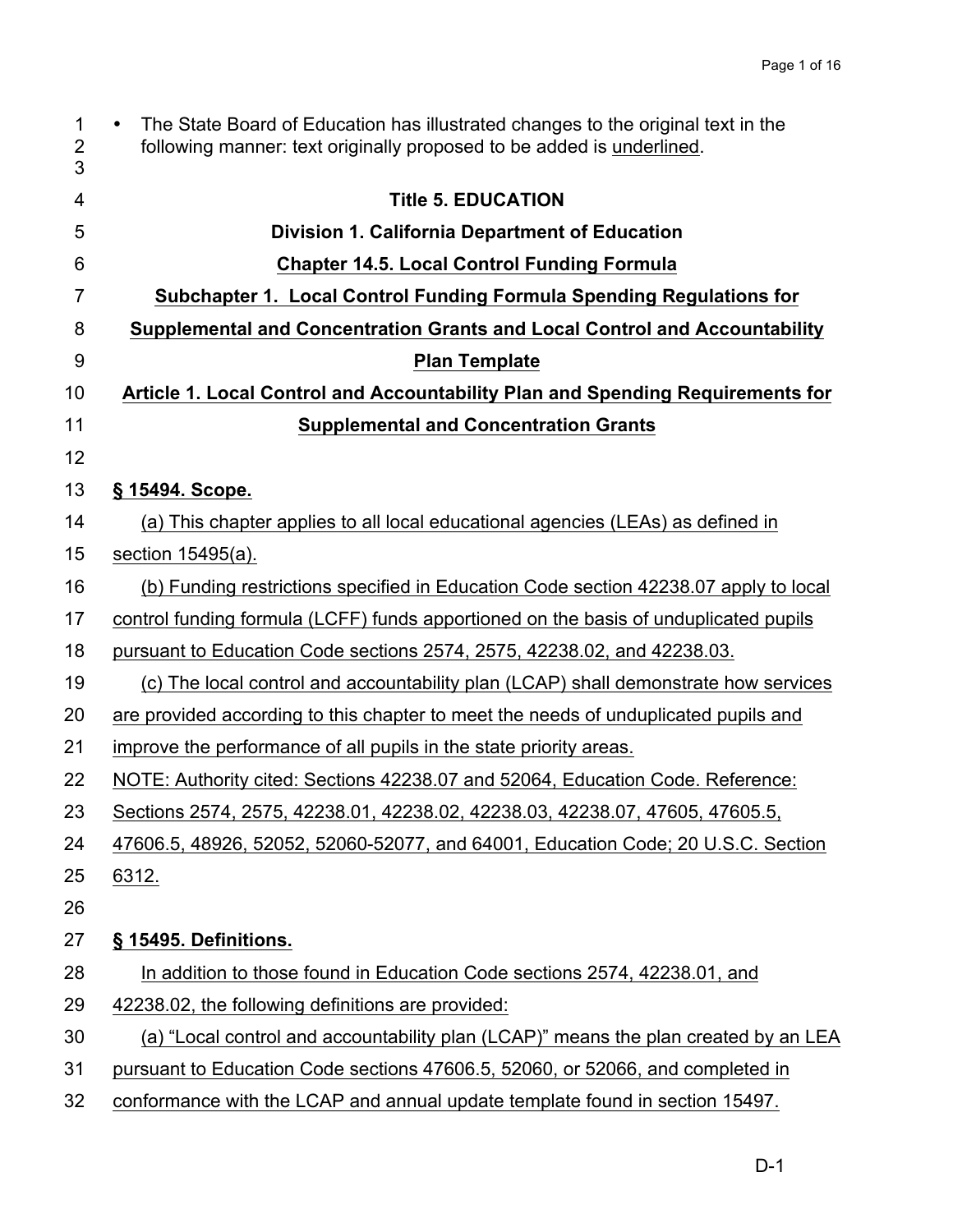| 1              | (b) "Local educational agency (LEA)" means a school district, county office of                |
|----------------|-----------------------------------------------------------------------------------------------|
| $\overline{2}$ | education, or charter school.                                                                 |
| 3              | (c) "Prior year" means one fiscal year immediately preceding the fiscal year for which        |
| 4              | an LCAP is approved.                                                                          |
| 5              | (d) "Services" as used in Education Code section 42238.07 may include, but are not            |
| 6              | limited to, services associated with the delivery of instruction, administration, facilities, |
| 7              | pupil support services, technology, and other general infrastructure necessary to             |
| 8              | operate and deliver educational instruction and related services.                             |
| 9              | (e) "State priority areas" means the priorities identified in Education Code sections         |
| 10             | 52060 and 52066. For charter schools, "state priority areas" means the priorities             |
| 11             | identified in Education Code section 52060 that apply for the grade levels served or the      |
| 12             | nature of the program operated by the charter school.                                         |
| 13             | (f) "to improve services" means to grow services in quality.                                  |
| 14             | (g) "to increase services" means to grow services in quantity.                                |
| 15             | (h) "unduplicated pupil" means any of those pupils to whom one or more of the                 |
| 16             | definitions included in Education Code section 42238.01 apply, including low income,          |
| 17             | foster youth, and English learner.                                                            |
| 18             | NOTE: Authority cited: Sections 42238.07 and 52064, Education Code. Reference:                |
| 19             | Sections 2574, 2575, 42238.01, 42238.02, 42238.03, 42238.07, 47605, 47605.5,                  |
| 20             | 47606.5, 48926, 52052, 52060-52077, and 64001, Education Code; 20 U.S.C. Section              |
| 21             | 6312.                                                                                         |
| 22             |                                                                                               |
| 23             | § 15496. Requirements for LEAs to Demonstrate Increased or Improved Services                  |
| 24             | for Unduplicated Pupils in Proportion to the Increase in Funds Apportioned for                |
| 25             | <b>Supplemental and Concentration Grants.</b>                                                 |
| 26             | (a) An LEA shall provide evidence in its LCAP to demonstrate how funding                      |
| 27             | apportioned on the basis of the number and concentration of unduplicated pupils,              |
| 28             | pursuant to Education Code sections 2574, 2575, 42238.02, and 42238.03 is used to             |
| 29             | support such pupils. This funding shall be used to increase or improve services for           |
| 30             | unduplicated pupils as compared to the services provided to all pupils in proportion to       |
| <b>O</b> 1     | the inercase in funde eppertianed on the begin of the number and concentration of             |

31 the increase in funds apportioned on the basis of the number and concentration of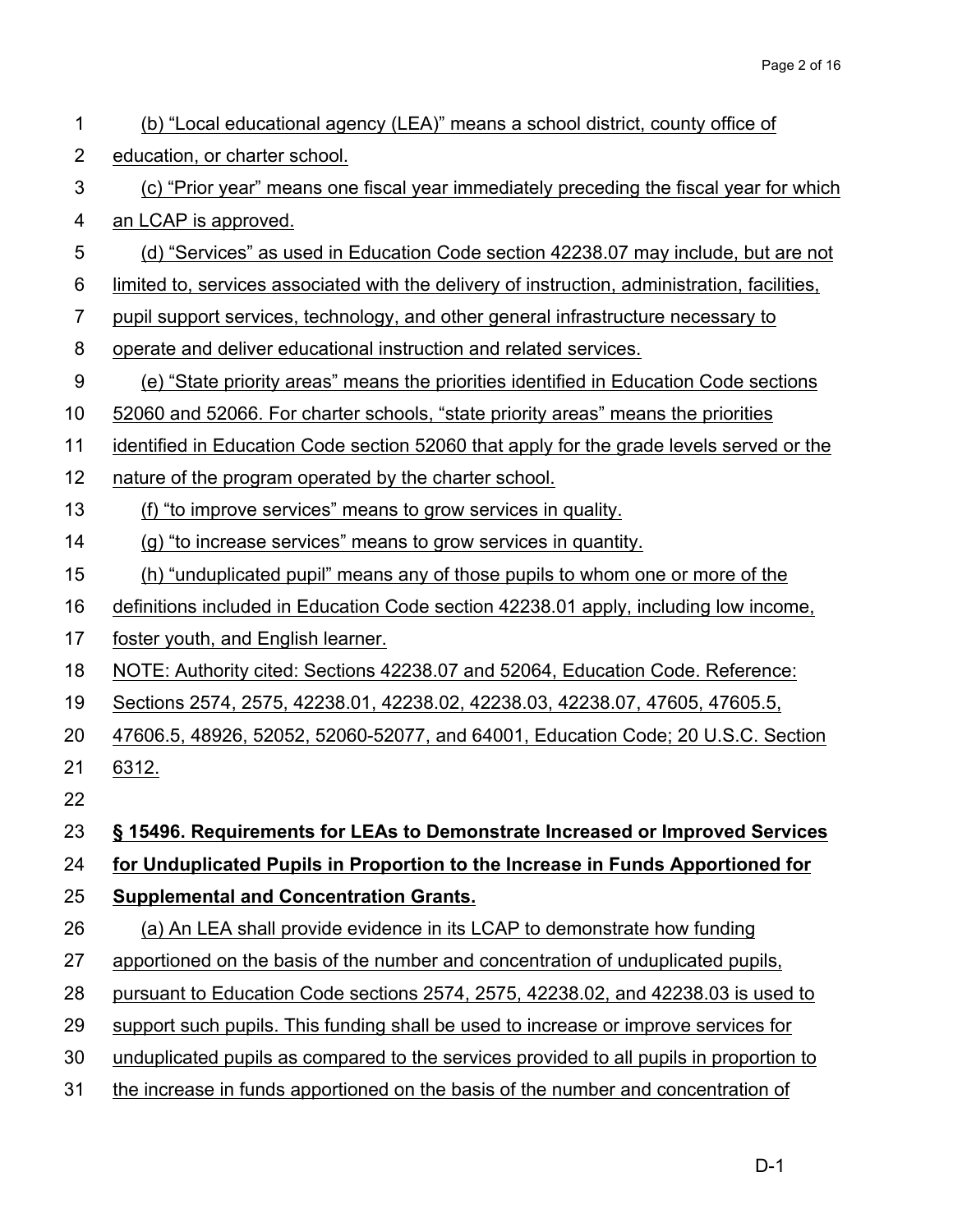| 1              | unduplicated pupils as required by Education Code section 42238.07(a)(1). An LEA            |
|----------------|---------------------------------------------------------------------------------------------|
| $\overline{2}$ | shall include in its LCAP an explanation of how expenditures of such funding meet the       |
| 3              | LEA's goals for its unduplicated pupils in the state priority areas. An LEA shall           |
| 4              | determine the percentage by which services for unduplicated pupils must be increased        |
| 5              | or improved above services provided to all pupils in the fiscal year as follows:            |
| 6              | (1) Estimate the amount of the LCFF target attributed to the supplemental and               |
| 7              | concentration grants for the LEA calculated pursuant to Education Code sections             |
| 8              | 42238.02 and 2574 in the fiscal year for which the LCAP is adopted.                         |
| 9              | (2) Estimate the amount of LCFF funds expended by the LEA on services for                   |
| 10             | unduplicated pupils in the prior year that is in addition to what was expended on           |
| 11             | services provided for all pupils. The estimated amount of funds expended in 2013-14         |
| 12             | shall be no less than the amount of Economic Impact Aid funds the LEA expended in           |
| 13             | the 2012-13 fiscal year.                                                                    |
| 14             | $(3)$ Subtract subdivision $(a)(2)$ from subdivision $(a)(1)$ .                             |
| 15             | $(4)$ Multiply the amount in subdivision $(a)(3)$ , by the most recent percentage           |
| 16             | calculated by the Department of Finance that represents how much of the statewide           |
| 17             | funding gap between current funding and full implementation of LCFF is eliminated in        |
| 18             | the fiscal year for which the LCAP is adopted.                                              |
| 19             | $(5)$ Add subdivision $(a)(4)$ to subdivision $(a)(2)$ .                                    |
| 20             | (6) Subtract subdivision (a)(5) from the LEA's total amount of LCFF funding pursuant        |
| 21             | to Education Code sections 42238.02 and 2574, as implemented by Education Code              |
| 22             | sections 42238.03 and 2575 respectively, excluding add-ons for the Targeted                 |
| 23             | Instructional Improvement Grant program and the Home to School Transportation               |
| 24             | program, in the fiscal year for which the LCAP is adopted.                                  |
| 25             | (7) Divide the amount in subdivision (a)(5) by the amount in subdivision (a)(6).            |
| 26             | $(8)$ If the calculation in subdivision $(a)(3)$ yields a number less than or equal to zero |
| 27             | or when LCFF is fully implemented statewide, then an LEA shall determine its                |
| 28             | percentage for purposes of this section by dividing the amount of the LCFF target           |
| 29             | attributed to the supplemental and concentration grant for the LEA calculated pursuant      |
| 30             | to Education Code sections 42238.02 and 2574 in the fiscal year for which the LCAP is       |
| 31             | adopted by the remainder of the LEA's LCFF funding, excluding add-ons for the               |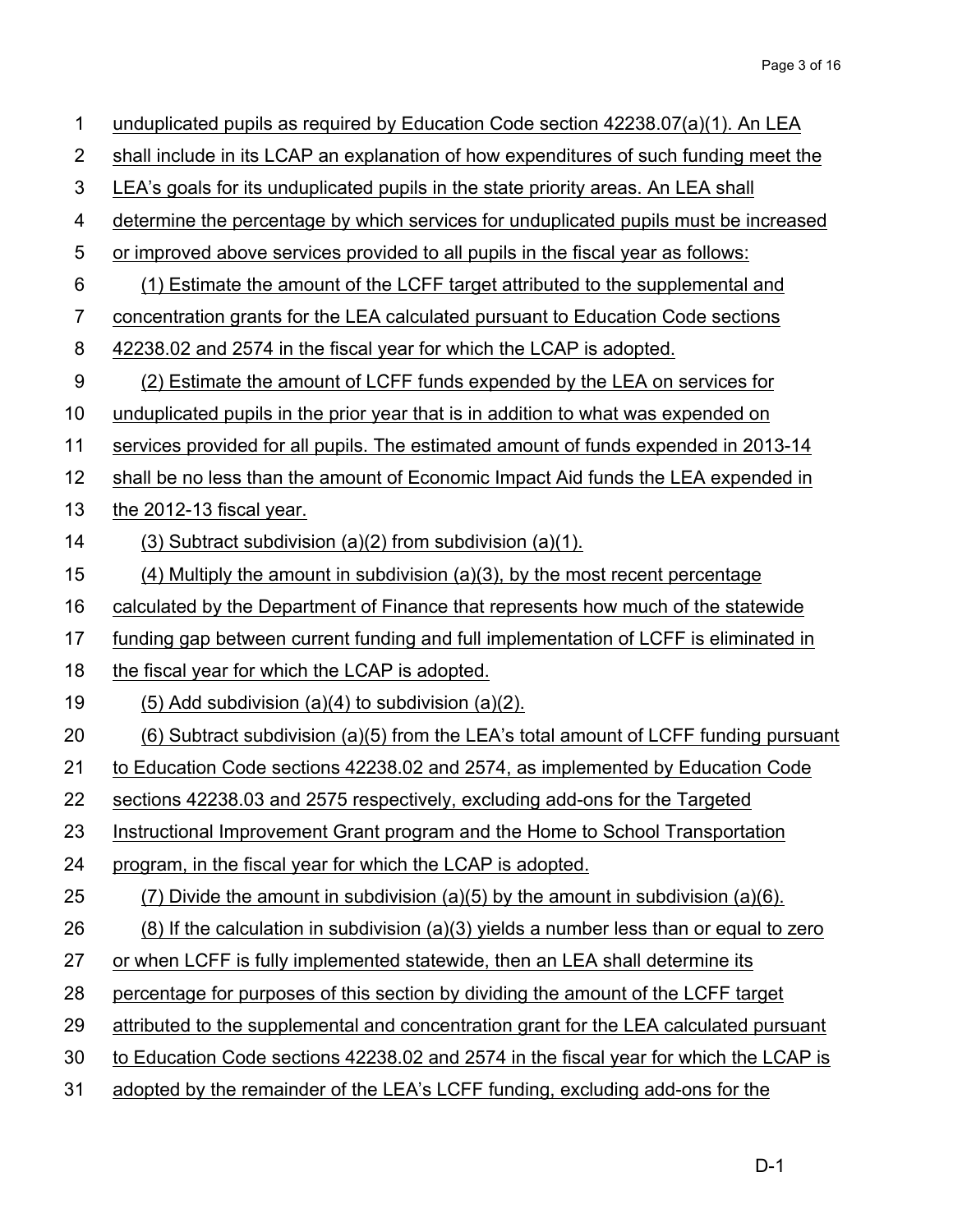| 1              | Targeted Instructional Improvement Grant program and the Home to School                       |
|----------------|-----------------------------------------------------------------------------------------------|
| $\overline{2}$ | Transportation program.                                                                       |
| 3              | (b) This subdivision identifies the conditions under which an LEA may use funds               |
| 4              | apportioned on the basis of the number and concentration of unduplicated pupils for           |
| 5              | districtwide, schoolwide, countywide, or charterwide purposes: Pursuant to Education          |
| 6              | Code section 42238.07(a)(2), an LEA may demonstrate it has increased or improved              |
| $\overline{7}$ | services for unduplicated pupils under subdivision (a) of this section by using funds to      |
| 8              | upgrade the entire educational program of a school site, a school district, a charter         |
| 9              | school, or a county office of education as follows:                                           |
| 10             | (1) A school district that has an enrollment of unduplicated pupils in excess of 55           |
| 11             | percent of the district's total enrollment in the fiscal year for which an LCAP is adopted    |
| 12             | or in the prior year may expend supplemental and concentration grant funds on a               |
| 13             | districtwide basis. A school district expending funds on a districtwide basis shall do all of |
| 14             | the following:                                                                                |
| 15             | (A) Identify in the LCAP those services that are being provided on a districtwide             |
| 16             | basis.                                                                                        |
| 17             | (B) Describe in the LCAP how such services are directed towards meeting the                   |
| 18             | district's goals for its unduplicated pupils in the state priority areas.                     |
| 19             | (2) A school district that has an enrollment of unduplicated pupils that is less than 55      |
| 20             | percent of the district's total enrollment in the fiscal year for which an LCAP is adopted    |
| 21             | or in the prior year may expend supplemental grant funds on a districtwide basis. A           |
| 22             | school district expending funds on a districtwide basis shall do all of the following:        |
| 23             | (A) Identify in the LCAP those services that are being provided on a districtwide             |
| 24             | basis.                                                                                        |
| 25             | (B) Describe in the LCAP how such services are directed towards meeting the                   |
| 26             | district's goals for its unduplicated pupils in the state priority areas.                     |
| 27             | (C) Describe how these services are the most effective use of the funds to meet the           |
| 28             | district's goals for its unduplicated pupils in the state priority areas.                     |
| 29             | (3) A school district that has an enrollment of unduplicated pupils at a school that is       |
| 30             | in excess of 40 percent of the school's total enrollment in the fiscal year for which an      |
| 31             | LCAP is adopted or in the prior year may expend supplemental and concentration grant          |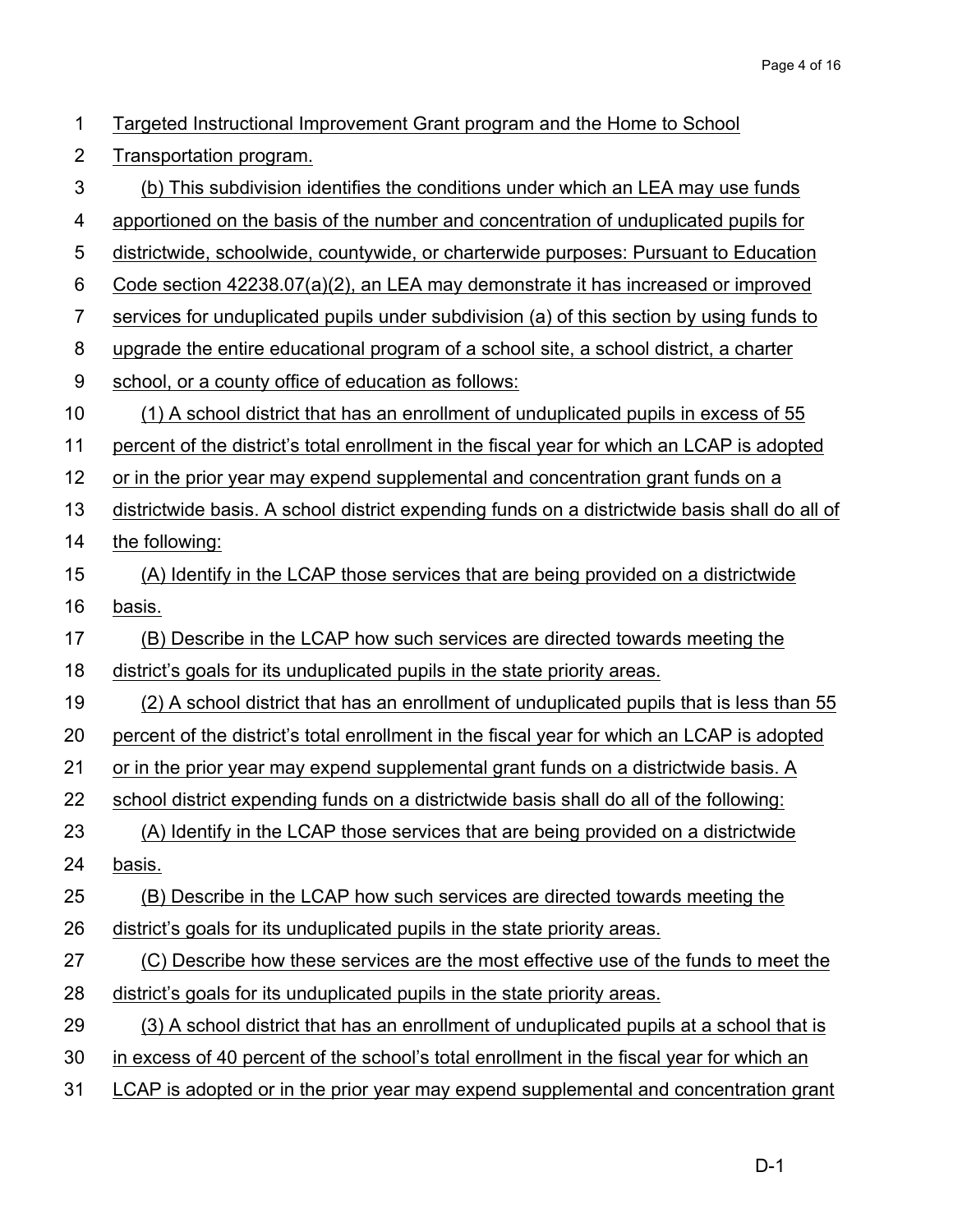| 1              | funds on a schoolwide basis. A school district expending funds on a schoolwide basis      |
|----------------|-------------------------------------------------------------------------------------------|
| $\overline{2}$ | shall do all of the following:                                                            |
| 3              | (A) Identify in the LCAP those services that are being provided on a schoolwide           |
| 4              | basis.                                                                                    |
| 5              | (B) Describe in the LCAP how such services are directed towards meeting the               |
| 6              | district's goals for its unduplicated pupils in the state priority areas.                 |
| $\overline{7}$ | (4) A school district that has an enrollment of unduplicated pupils that is less than 40  |
| 8              | percent of the school site's total enrollment in the fiscal year for which an LCAP is     |
| 9              | adopted or in the prior year may expend supplemental and concentration grant funds on     |
| 10             | a schoolwide basis. A school district expending funds on a schoolwide basis shall do all  |
| 11             | of the following:                                                                         |
| 12             | (A) Identify in the LCAP those services that are being provided on a schoolwide           |
| 13             | basis.                                                                                    |
| 14             | (B) Describe in the LCAP how such services are directed towards meeting the               |
| 15             | district's goals for its unduplicated pupils in the state priority areas.                 |
| 16             | (C) Describe how these services are the most effective use of the funds to meet the       |
| 17             | district's goals for its unduplicated pupils in the state priority areas.                 |
| 18             | (5) A county office of education expending supplemental and concentration grant           |
| 19             | funds on a countywide basis or a charter school expending supplemental and                |
| 20             | concentration grant funds on a charterwide basis shall do all of the following:           |
| 21             | (A) Identify in the LCAP those services that are being provided on a countywide or        |
| 22             | charterwide basis.                                                                        |
| 23             | (B) Describe in the LCAP how such services are directed towards meeting the               |
| 24             | county office of education's or charter school's goals for its unduplicated pupils in the |
| 25             | state priority areas.                                                                     |
| 26             | (c) County superintendent of schools oversight of demonstration of proportionality: In    |
| 27             | making the determinations required under Education Code section 52070(d)(3), the          |
| 28             | county superintendent of schools shall review any descriptions provided under             |
| 29             | subdivisions (b)(2)(B) and (b)(2)(C) or subdivisions (b)(4)(B) and (b)(4)(C) when         |
| 30             | determining whether the LEA has fully demonstrated that it will increase or improve       |
| 31             | services for unduplicated pupils under subdivision (a). If a county superintendent of     |